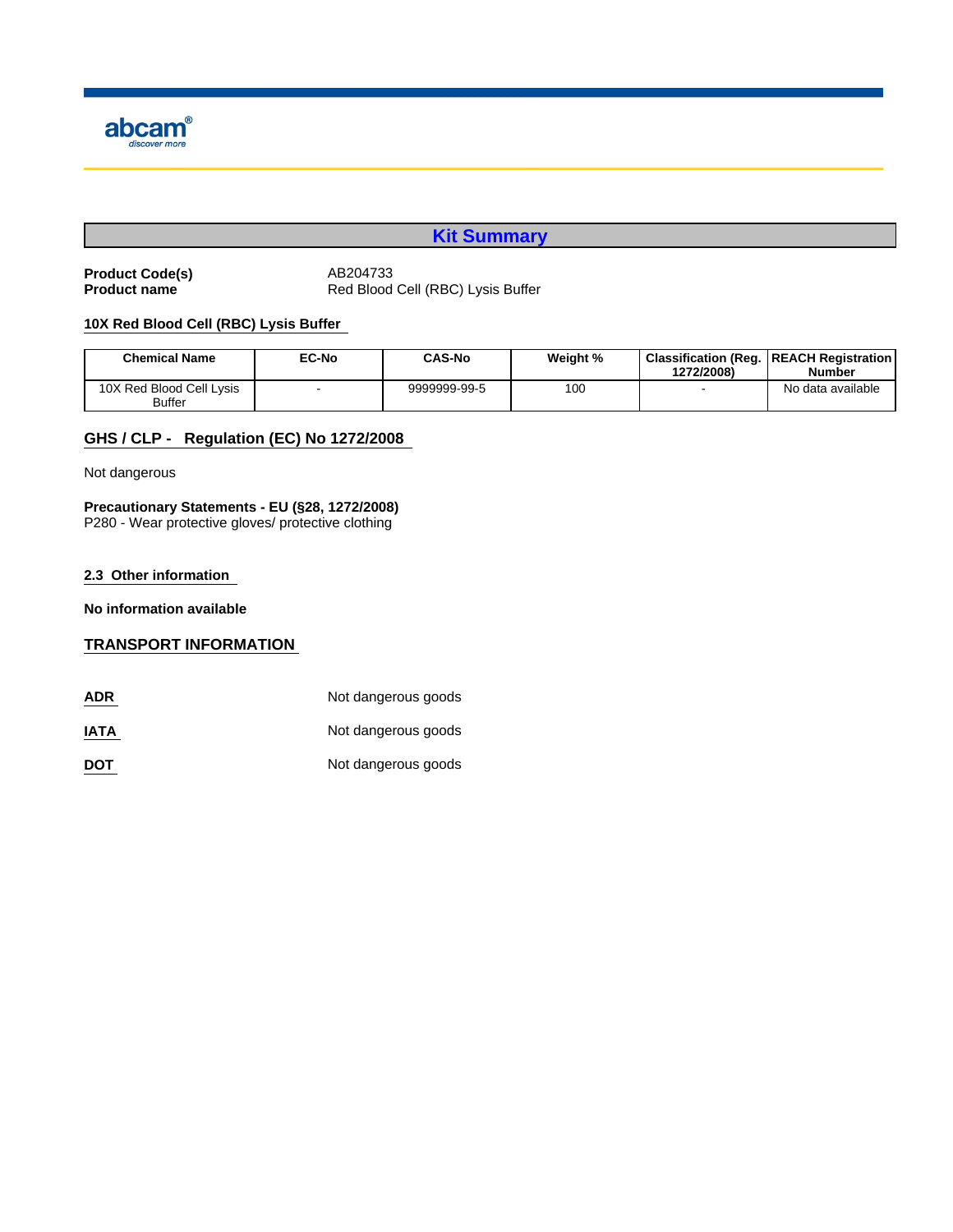

# **Safety Data Sheet**

**Issuing date** No data available **Revision Date** 01-Aug-2018 **Version** 3

# **1. IDENTIFICATION OF THE SUBSTANCE/MIXTURE AND OF THE COMPANY/UNDERTAKING**

**1.1 Product identifier** 

**Product Code(s)** AB204733-CP274593

**Product name** 10X Red Blood Cell (RBC) Lysis Buffer

**1.2 Relevant Identified Uses of the Substance or Mixture and Uses Advised Against** 

**Recommended use** For research use only

**Uses advised against**

No information available

# **1.3 Details of the supplier of the safety data sheet**

## **Supplier**

Abcam plc 330 Cambridge Science Park Cambridge CB4 0FL UK **UK** Tel: +44 (0)1223 696000 Fax: +44 (0)1223 215215

For further information, please contact: **technical@abcam.com**

# **1.4 Emergency Telephone Number**

**Emergency telephone - Tel: +44 (0)1223 696000 (08.00-17.00)**

**2. HAZARDS IDENTIFICATION**

## **2.1 Classification of the substance or mixture**

## **GHS / CLP - Regulation (EC) No 1272/2008**

Ozone **Not applicable**  $\blacksquare$ 

**2.2 Label elements** 

Not dangerous

**Precautionary Statements - EU (§28, 1272/2008)** P280 - Wear protective gloves/ protective clothing

#### **2.3 Other information**

No information available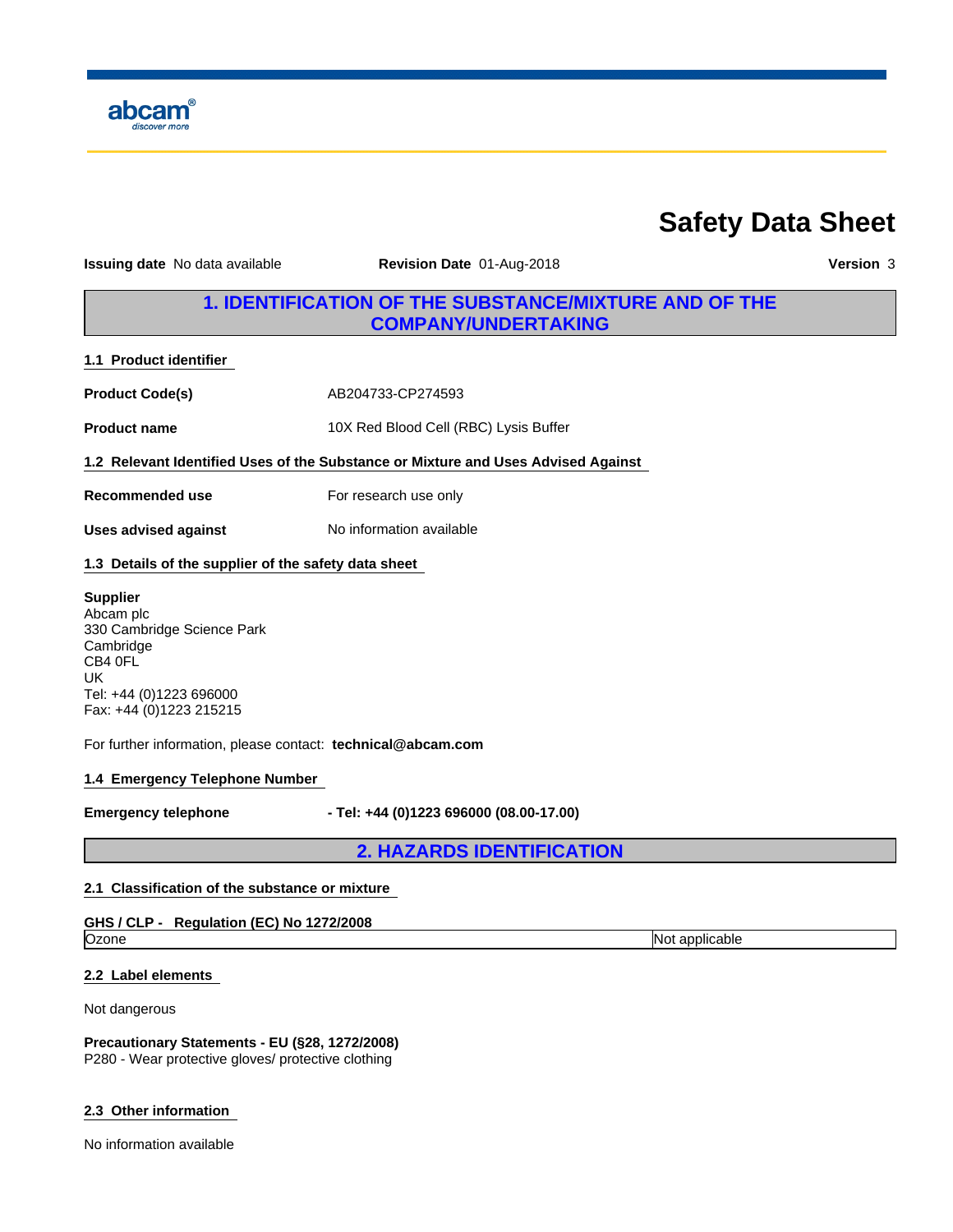# **3. COMPOSITION/INFORMATION ON INGREDIENTS**

## **3.1 Substances**

| <b>Chemical Name</b>                                                              | EC-No | CAS-No       | Weight % | 1272/2008) | <b>Classification (Reg.   REACH Registration)</b><br><b>Number</b> |
|-----------------------------------------------------------------------------------|-------|--------------|----------|------------|--------------------------------------------------------------------|
| 10X Red Blood Cell Lysis<br><b>Buffer</b>                                         |       | 9999999-99-5 | 100      |            | No data available                                                  |
| Facther full taut of the H. Clairments mentioned in this Castlen, and Castlen 40. |       |              |          |            |                                                                    |

**For the full text of the H-Statements mentioned in this Section, see Section 16** 

# **4. FIRST AID MEASURES**

#### **4.1 Description of first aid measures**

| <b>Main symptoms</b>                                            | see section 2.2.                                                                                                                            |
|-----------------------------------------------------------------|---------------------------------------------------------------------------------------------------------------------------------------------|
| 4.2 Most important symptoms and effects, both acute and delayed |                                                                                                                                             |
| <b>Inhalation</b>                                               | Move to fresh air.                                                                                                                          |
| <b>Ingestion</b>                                                | Clean mouth with water. Drink plenty of water.                                                                                              |
| <b>Skin contact</b>                                             | Wash off immediately with soap and plenty of water while removing all contaminated<br>clothes and shoes.                                    |
| Eye contact                                                     | Immediately flush with plenty of water. After initial flushing, remove any contact lenses and<br>continue flushing for at least 15 minutes. |
|                                                                 |                                                                                                                                             |

#### **4.3 Indication of any immediate medical attention and special treatment needed**

**Notes to physician** Treat symptomatically.

# **5. FIRE-FIGHTING MEASURES**

## **5.1 Extinguishing media**

#### **Suitable extinguishing media**

Use extinguishing measures that are appropriate to local circumstances and the surrounding environment.

**Extinguishing media which shall not be used for safety reasons** No information available.

#### **5.2 Special hazards arising from the substance or mixture**

# **Special hazard**

None in particular.

#### **5.3 Advice for fire-fighters**

#### **Special protective equipment for fire-fighters**

As in any fire, wear self-contained breathing apparatus and full protective gear.

# **6. ACCIDENTAL RELEASE MEASURES**

## **6.1 Personal precautions, protective equipment and emergency procedures**

Ensure adequate ventilation.

See Section 12 for additional information.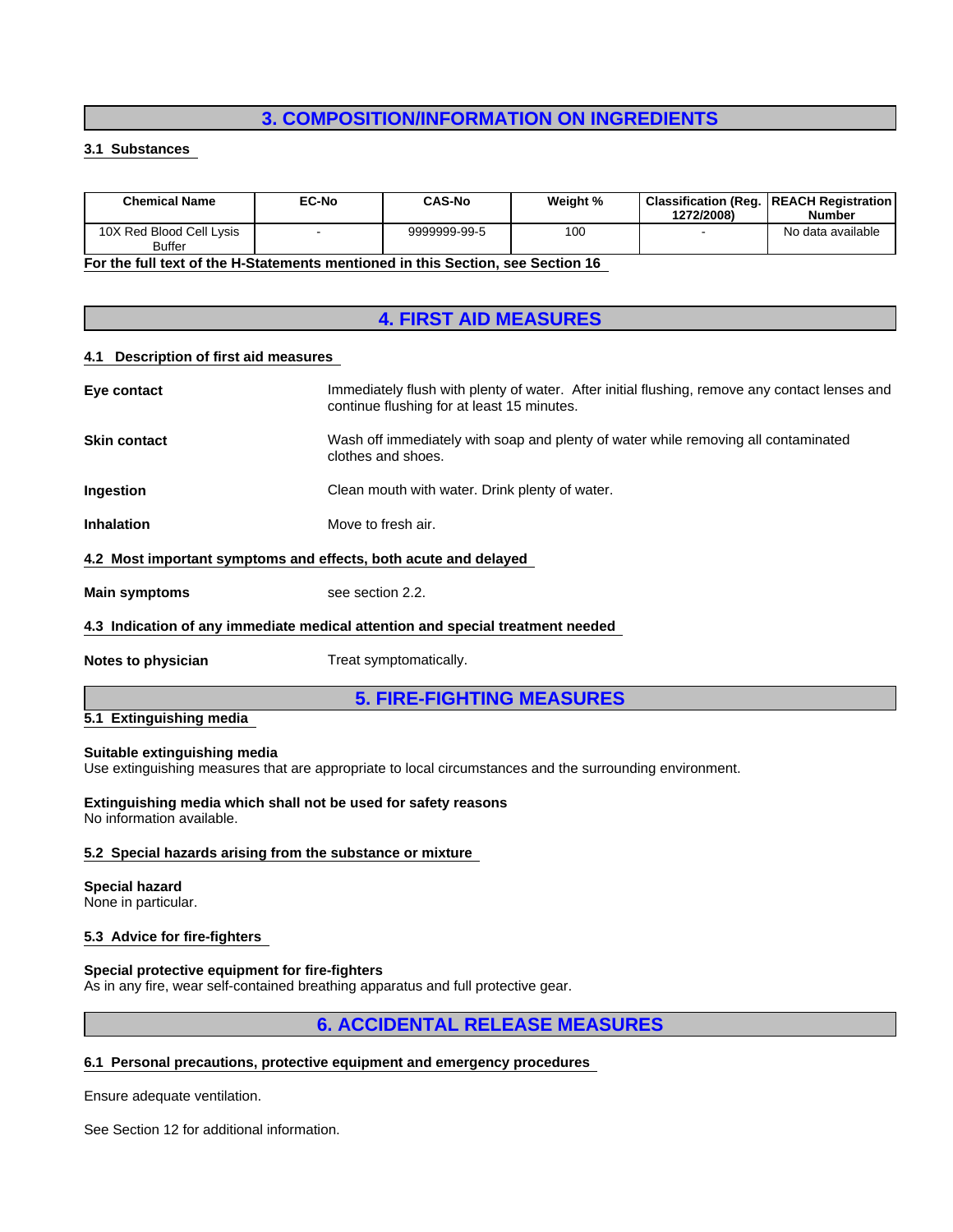## **6.2 Environmental precautions**

Prevent further leakage or spillage if safe to do so.

# **6.3 Methods and materials for containment and cleaning up**

Soak up with inert absorbent material (e.g. sand, silica gel, acid binder, universal binder, sawdust).

# **7. HANDLING AND STORAGE**

# **7.1 Precautions for safe handling**

Ensure adequate ventilation.

# **7.2 Conditions for safe storage, including any incompatibilities**

Keep container tightly closed in a dry and well-ventilated place.

## **7.3 Specific end uses**

| Specific use(s)          | No information available. |
|--------------------------|---------------------------|
| <b>Exposure scenario</b> | No information available. |

# **8. EXPOSURE CONTROLS/PERSONAL PROTECTION**

| 8.1 Control parameters                                            |                                                                                                                                                                                                                                                                                              |
|-------------------------------------------------------------------|----------------------------------------------------------------------------------------------------------------------------------------------------------------------------------------------------------------------------------------------------------------------------------------------|
| <b>Exposure limits</b>                                            | National occupational exposure limits                                                                                                                                                                                                                                                        |
| <b>Derived No Effect Level</b>                                    | No information available                                                                                                                                                                                                                                                                     |
| <b>Predicted No Effect Concentration</b> No information available |                                                                                                                                                                                                                                                                                              |
| 8.2 Exposure controls                                             |                                                                                                                                                                                                                                                                                              |
| <b>Engineering measures</b>                                       | Ensure adequate ventilation, especially in confined areas.                                                                                                                                                                                                                                   |
| Personal protective equipment                                     |                                                                                                                                                                                                                                                                                              |
| Eye protection                                                    | Tightly fitting safety goggles. Use equipment for eye protection tested and approved under<br>appropriate government standards such as NIOSH (US) or EN 166(EU).                                                                                                                             |
| <b>Hand protection</b>                                            | Protective gloves. Please observe the instructions regarding permeability and breakthrough<br>time which are provided by the supplier of the gloves. Also take into consideration the<br>specific local conditions under which the product is used, such as the danger of cuts,<br>abrasion. |
| Skin and body protection                                          | Long sleeved clothing.                                                                                                                                                                                                                                                                       |
| <b>Respiratory protection</b>                                     | No special protective equipment required.                                                                                                                                                                                                                                                    |
| <b>Thermal hazards</b>                                            | No information available                                                                                                                                                                                                                                                                     |
| <b>Hygiene measures</b>                                           | Handle in accordance with good industrial hygiene and safety practice.                                                                                                                                                                                                                       |
| <b>Environmental exposure controls</b>                            | No information available.                                                                                                                                                                                                                                                                    |

# **9. PHYSICAL AND CHEMICAL PROPERTIES**

# **9.1 Information on basic physical and chemical properties**

| <b>Physical State @20°C</b><br>Odor | Liauid<br>No information available | Appearance | No information available |
|-------------------------------------|------------------------------------|------------|--------------------------|
| Property                            | Values                             |            | Note                     |
| рH                                  | No information available           |            |                          |
| Melting/freezing point              | No information available           |            |                          |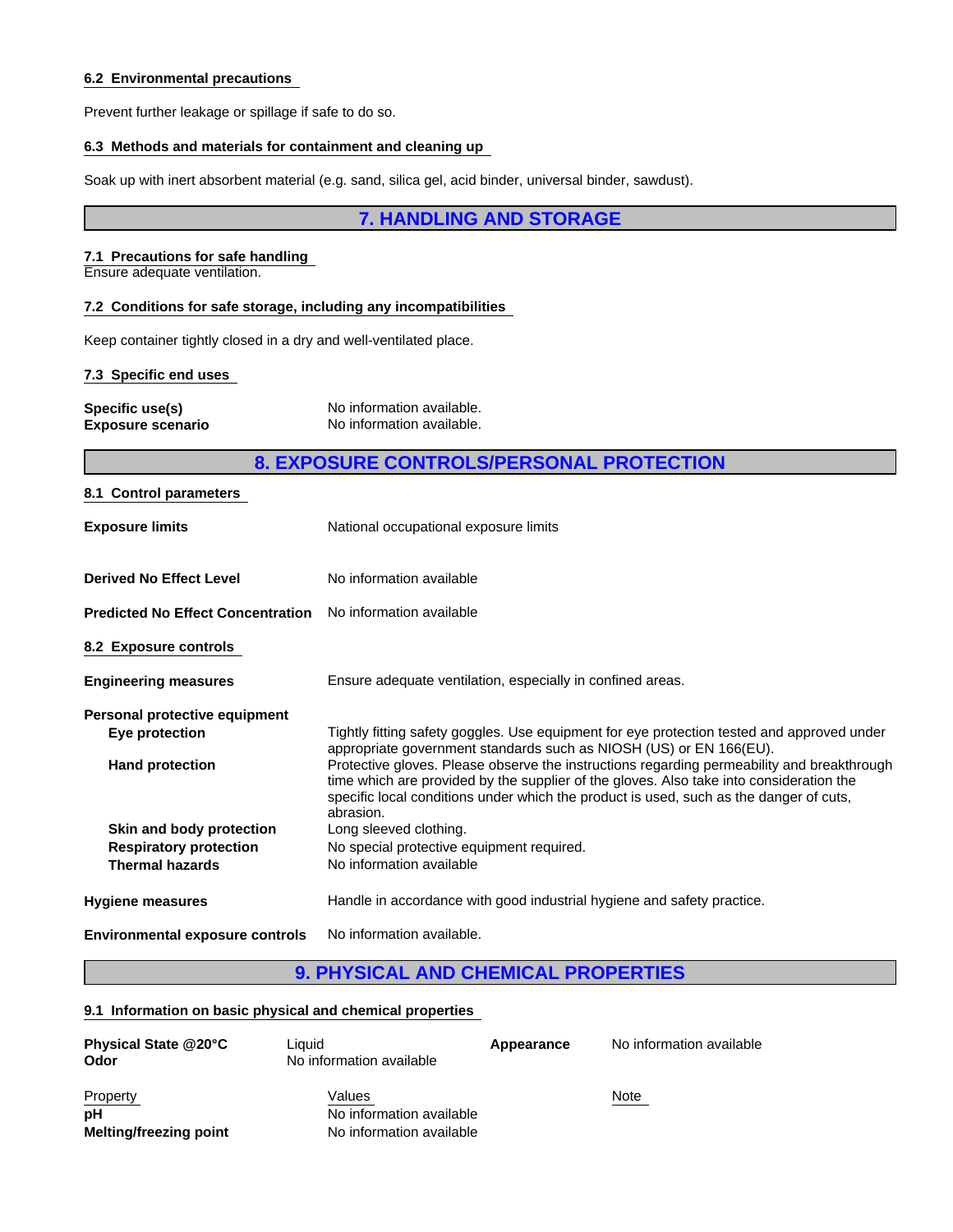| Boiling point/boiling range<br><b>Flash Point</b><br><b>Evaporation rate</b><br>Flammability (solid, gas)<br><b>Flammability Limits in Air</b> | No information available<br>No information available<br>No information available<br>No information available |  |
|------------------------------------------------------------------------------------------------------------------------------------------------|--------------------------------------------------------------------------------------------------------------|--|
| upper flammability limit<br>lower flammability limit                                                                                           |                                                                                                              |  |
| Vapor pressure                                                                                                                                 | No information available                                                                                     |  |
| Vapor density                                                                                                                                  | No information available                                                                                     |  |
| <b>Relative density</b>                                                                                                                        | No information available                                                                                     |  |
| <b>Water solubility</b>                                                                                                                        | No information available                                                                                     |  |
| Solubility in other solvents                                                                                                                   | No information available                                                                                     |  |
| <b>Partition coefficient: n-octanol/waterNo</b> information available                                                                          |                                                                                                              |  |
| <b>Autoignition temperature</b>                                                                                                                | No information available                                                                                     |  |
| <b>Decomposition temperature</b>                                                                                                               | No information available                                                                                     |  |
| Viscosity, kinematic                                                                                                                           | No information available                                                                                     |  |
| <b>Explosive properties</b>                                                                                                                    | No information available                                                                                     |  |
| 9.2 Other information                                                                                                                          |                                                                                                              |  |
| <b>VOC Content(%)</b>                                                                                                                          | No information available                                                                                     |  |

# **10. STABILITY AND REACTIVITY**

#### **10.1 Reactivity**

No information available.

#### **10.2 Chemical stability**

Stable under normal conditions.

# **10.3 Precautionary Statements**

None under normal processing.

#### **10.4 Conditions to avoid**

Heat, flames and sparks

## **10.5 Incompatible materials**

Incompatible with oxidizing agents

#### **10.6 Hazardous decomposition products**

None under normal use conditions.

# **11. TOXICOLOGICAL INFORMATION**

### **11.1 Information on toxicological effects**

| <b>Acute toxicity</b><br><b>Product Information</b> | Product does not present an acute toxicity hazard based on known or supplied information |
|-----------------------------------------------------|------------------------------------------------------------------------------------------|
| <b>Inhalation</b>                                   | There is no data available for this product.                                             |
| Eye contact                                         | There is no data available for this product.                                             |
| <b>Skin contact</b>                                 | There is no data available for this product.                                             |
| Ingestion                                           | There is no data available for this product.                                             |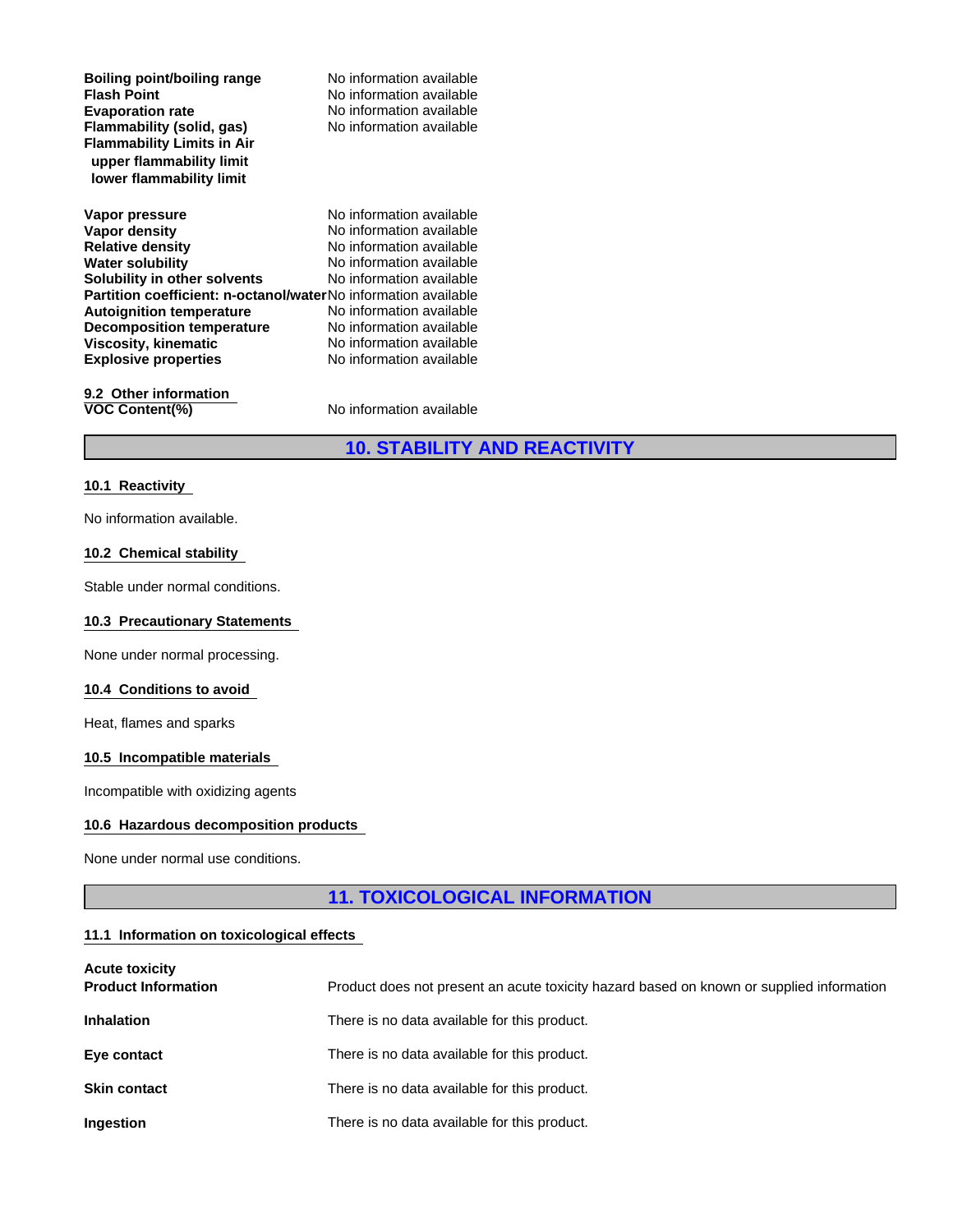# **Chronic toxicity**

| <b>Corrosivity</b>           | No information available. |
|------------------------------|---------------------------|
| <b>Sensitization</b>         | No information available. |
| <b>Neurological effects</b>  | No information available. |
| <b>Reproductive toxicity</b> | No information available. |
| <b>Mutagenic effects</b>     | No information available. |
| <b>Target Organ Effects</b>  | No information available. |

# **12. ECOLOGICAL INFORMATION**

#### **12.1 Toxicity**

**Ecotoxicity effects** As supplied, the preparation is not expected to present significant adverse environmental effects.

## **12.2 Persistence and degradability**

No information available.

#### **12.3 Bioaccumulative potential**

No information available.

## **12.4 Mobility in soil**

No information available.

#### **12.5 Results of PBT and vPvB assessment**

No information available.

## **12.6 Other adverse effects**

No information available.

# **13. DISPOSAL CONSIDERATIONS**

| 13.1 Waste Treatment Methods             |                                                                                                   |
|------------------------------------------|---------------------------------------------------------------------------------------------------|
| Waste from residues / unused<br>products | Dispose of in accordance with local regulations.                                                  |
| <b>Contaminated packaging</b>            | Empty containers should be taken to an approved waste handling site for recycling or<br>disposal. |
|                                          | <b>14. TRANSPORT INFORMATION</b>                                                                  |
| <b>ADR</b>                               | Not dangerous goods                                                                               |